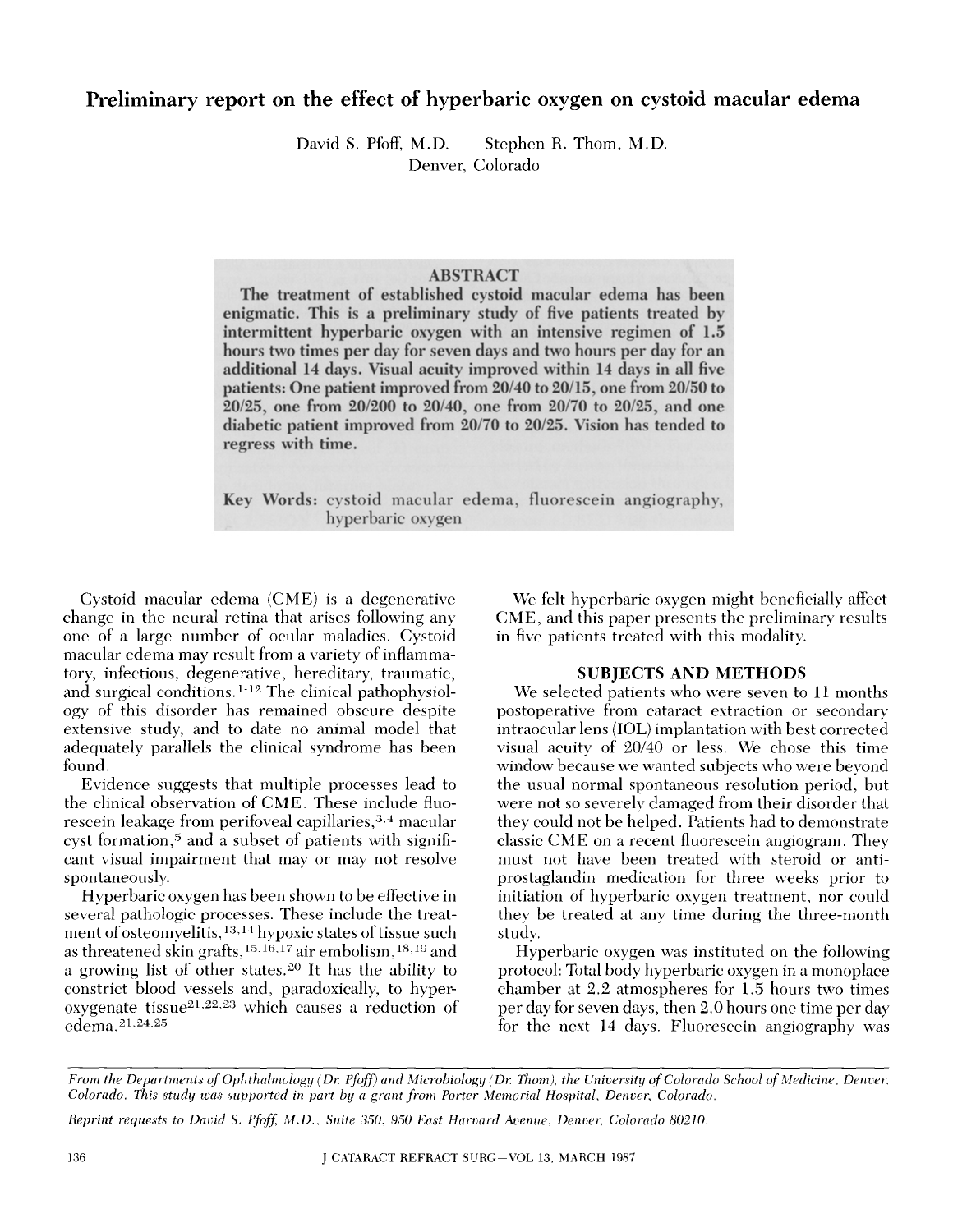performed at the conclusion of treatment. Vision was measured at the conclusion of each treatment with the patient's current spectacle correction or pin-hole correction or both, and the patient was refracted by his or her ophthalmologist at the conclusion of treatment, one week, and three months later.

A control group based on a table of random numbers was established. As patients were enrolled in the study, those who were assigned an even number were treated with hyperbaric oxygen and those who were assigned an odd number were treated with topical prednisolone acetate drops and 0.75% indomethacin drops.

Fluorescein angiograms were evaluated by a method devised by Stephen Petty, M. D. (personal communication). The horizontal extent of edema was divided by the horizontal optic disc diameter and expressed as a number. This is the most sensitive way of evaluating subtle changes in the angiogram as each angiogram automatically is corrected for changes in magnification due to technique. Angiograms were evaluated with a doubleblind method by a vitreoretinal surgeon. Results are listed in Table 1.

Table 1. Fluorescein angiography results.

| Case<br>Number | Results*            |                               |                                |
|----------------|---------------------|-------------------------------|--------------------------------|
|                | Before<br>Treatment | Conclusion<br>of<br>Treatment | 3 Months<br>Post-<br>Treatment |
|                | 2.00                | 1.75                          | 2.00                           |
| $\overline{2}$ | 1.50                | 1.00                          | 0.75                           |
| 3              | 2.50                | 1.00                          | 1.25                           |
| 4              | 1.75                | 1.75                          | 1.50                           |
| 5              | 1.50                | 1.50                          | 1.50                           |

\*Horizontal CME diameter divided by the horizontal disc diameter.

#### **RESULTS**

#### *Case 1*

A 57-year-old white female had cataract surgery without an **IOL** in her right eye in January of 1978. Subsequently, she suffered from intractable aphakia and peripheral corneal vascularization from a soft contact lens. She desired a secondary implant. On March 20, 1985, an AC21B anterior chamber **IOL** was implanted. Her visual acuity improved to 20/15 at two months, but declined to *20/40* at five months postimplantation. Fluorescein angiography demonstrated classic CME. She was treated with hyperbaric oxygen, commencing seven months after secondary lens implantation. On day five of treatment, her acuity improved to 20/20. At the conclusion of treatment, her best corrected visual acuity was *20/15,* and at three months post-treatment it was *20/25* + 2.

#### *Case 2*

A 72-year-old white female who had insulin-dependent diabetes mellitus and advanced open-angle glaucoma had extracapsular cataract extraction and posterior lip sclerectomy on January 8, 1985. Subsequently, her visual acuity improved from *20/100* preoperatively to *20170* postoperatively at seven months. Fluorescein angiography showed CME. She was treated with hyperbaric oxygen nine months after cataract surgery. On day seven her acuity improved to *20/25.* She was unable to be refracted until one week after completion of hyperbaric oxygen treatment at which time her acuity was *20/40.* She stated that she felt that her vision had declined in the week since completing the treatment. Three months post-treatment her fluorescein angiogram had improved and her visual acuity was *20/25.* 

#### *Case .3*

A 69-year-old white female had an intracapsular cataract extraction in April 1985 with the implantation of a Leiske-style **IOL** by another surgeon. She refused to allow us to contact the other surgeon for information, thus details of the surgery are unknown. She consulted one of us (DSP) at seven months postoperatively. Visual acuity was 20/100. Hyperbaric oxygen treatment was instituted at this time after fluorescein angiography demonstrated classic CME. Subsequently, her acuity improved from *201,50* to *20/30* after six days of hyperbaric oxygen therapy, enabling her to obtain a driver's license. At the conclusion of therapy, her visual acuity was *20/25.* Three months after treatment, it was *20/40.* 

#### *Case 4*

A 67-year-old white male had extracapsular cataract extraction with **IOL** implantation at the Denver Veterans Administration Hospital on June 27, 1985. The surgery was complicated by iridodialysis. Visual acuity declined to *20/200* at seven months postoperatively. Fluorescein angiography confirmed classic CME. He was enrolled in the hyperbaric oxygen study at seven months postoperatively. On day six of treatment, his visual acuity had improved to 20/70. On day 14, it was 20/40, and at the conclusion of treatment his best corrected acuity was *20/60.* He is not yet three months post-treatment.

#### *Case .5*

A 72-year-old white male had a planned extracapsular cataract extraction with posterior chamber **IOL**  implantation on July 22, 1985. Seven months later his best corrected visual acuity was *20170* and he demonstrated classic CME on fluorescein angiography. He had hyperbaric oxygen treatment eight months postoperatively. On day three of treatment his visual acuity had improved to *20/30.* On day seven, it was *20/25.* He had idiopathic CME in the contralateral phakic eye. At the start of treatment, the best corrected visual acuity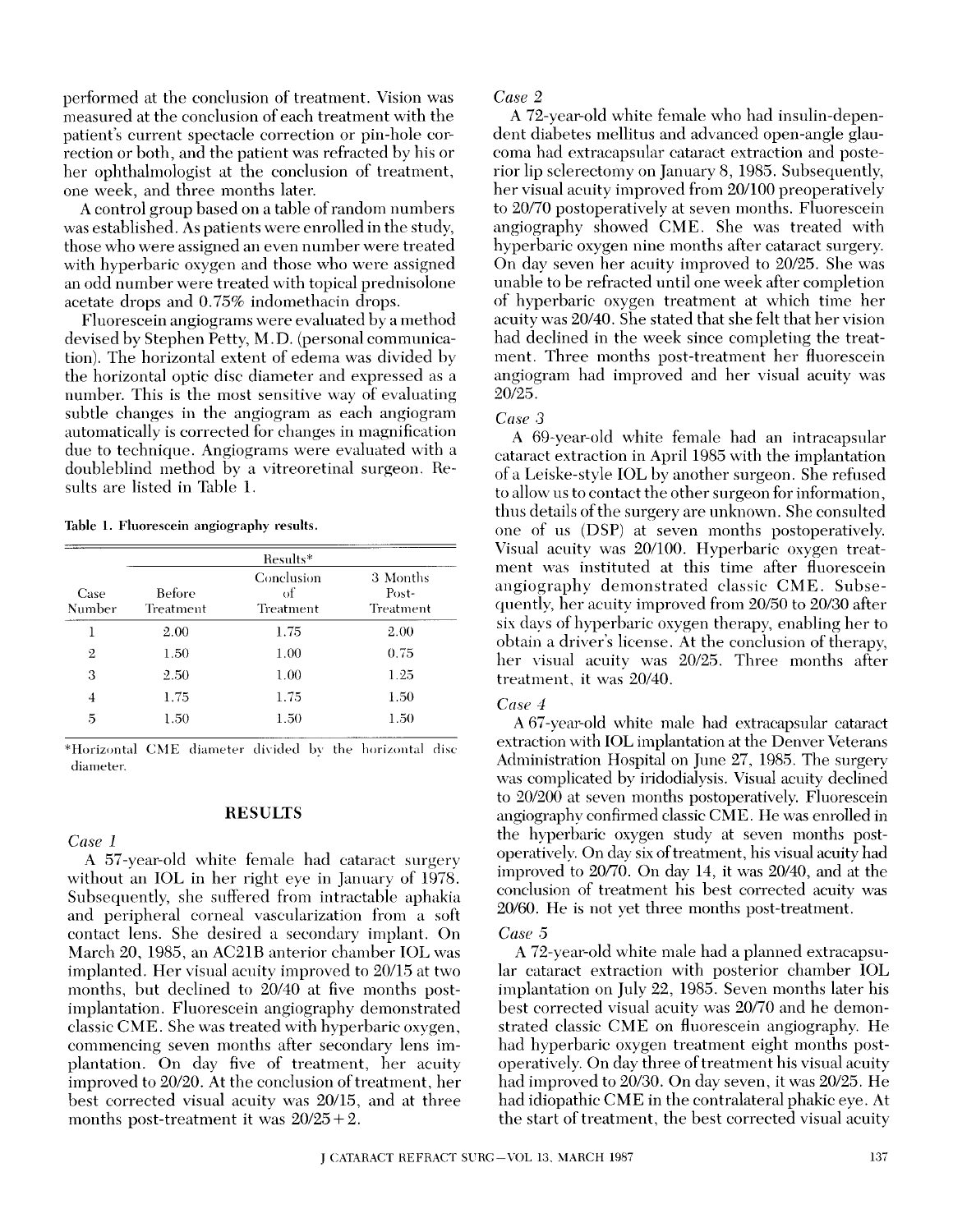of this eye was *20/40.* On day 20, it had improved to *20/20.* He is not yet three months post-treatment.

### *Control Case 1*

This 78-year-old female had planned extracapsular cataract extraction on May 22, 1985. The surgery was complicated by rupture of the posterior capsule and vitreous loss. Automated vitrectomy was performed. At eight weeks postoperatively the best corrected visual acuity was *20/50.* By seven months postoperatively, it was *20/60.* Fluorescein angiography showed CME. She was started on prednisolone acetate and indomethacin drops four times daily. Three months later the visual acuity was still *20/60.* 

# *Control Case 2*

This 85-year-old female had phacoemulsification cataract extraction on July 30, 1985. The procedure was uncomplicated. At eight weeks postoperatively, the best corrected visual acuity was *20/60.* Eight months postoperatively it was still *20/60.* Fluorescein angiography demonstrated CME. The patient was treated with prednisolone acetate and indomethacin drops four times per day. Three months later the best corrected visual acuity was *20/80.* 

# *Control Case 3*

This 84-year-old female had uncomplicated phacoemulsification cataract extraction on December 4, 1985. At two months postoperatively, her best corrected visual acuity was *20/40.* Fluorescein angiography confirmed CME. The patient had a trial with indomethacin and prednisolone acetate topical drops and was intolerant to the indomethacin. At eight months postoperatively, the visual acuity was *20/40.*  The patient was continued on prednisolone acetate topical drops four times per day. Three months later the acuity remained at *20/40.* 

Two patients were eliminated from the control group. One had a suspected bilateral toxic optic neuropathy secondary to cancer chemotherapy, and one patient died of carcinoma of the lung while being followed.

No hyperbaric-oxygen-treated patient's visual acuity declined from pretreatment levels. All five improved by four Snellen lines at some time during treatment. Virtually every patient noted subjective improvement in visual acuity after one week of treatment. This was confirmed by objective testing in subsequent days. Figure 1 summarizes the visual course during treatment.

The vision of control patients did not improve over the three-month post-treatment with topical prednisolone acetate and indomethacin drops.

### DISCUSSION

Although the number of patients in this study is small, we felt that the time relationship between the

onset of treatment and improvement was too coincidental to have been chance. Case 4 was particularly instructive, as the patient demonstrated the poorest vision and the most improvement with treatment. Because of the gravity of this condition and the prolonged time required to carry out a study, these preliminary findings are submitted to the ophthalmic community prior to statistical significance so that others can participate in the collection of data and treatment.

Gass and Norton<sup>4</sup> have shown that the primary cause of CME is leakage of fluid that is low in lipid and protein from the perifoveal capillaries. By light microscopy, it was seen that fluid escaped into the extracellular space of the retina. In 1985, Gass<sup>3</sup> again reported on the light and electron microscopic appearance of CME, demonstrating a leakage from the perifoveal capillaries. He was, however, unable to demonstrate the junctional complexes of the capillary endothelium with his methods. He stated that the absence of lipids in the edema fluid was probably explained by the relatively small openings in the vasculature, which allowed only low molecular weight substances to pass.

Hyperbaric oxygen promotes collagen formation,26 constricts blood vessels,21,22 hyperoxygenates tissue by plasma loading of oxygen independent of oxyhemoglobin,<sup>23</sup> and reduces edema.<sup>21,24,25</sup> Cystoid macular edema has been demonstrated to involve leakage from perifoveal capillaries with resultant characteristic edema formation and subsequent reduction in neural function. We therefore felt that hyperbaric oxygen might be an effective treatment for this condition. Over the short term, this appears to be true. We may conclude that this disorder is ameliorated.

Cystoid macular edema may be due to breakdown of the junctional complexes of the perifoveal capillaries by the action of prostaglandins or other mediators, allowing leakage of fluid that results in localized edema formation in most cases. Miyake1 has demonstrated increased levels of PGE and  $\mathrm{PGF}_{\mathrm{2alpha}}$  in patients with CME undergoing vitrectomy. In a study by Sebag and Balazs,27 vitreous fibers could be seen coursing from the anterior vitreous posteriorly to a set of holes in the posterior vitreous, one over the macular area and the other over the optic nerve head. This orientation may represent a conduction pathway for inflammatory mediators to penetrate from the anterior surgical site to the posterior site of effect, not only in the macular area but also to the optic disc, another not uncommon location of leakage of blood vessels in CME. Constriction of the perifoveal capillaries by hyperbaric oxygen may allow these complexes to reform with adjacent endothelial cells, which would prevent further leakage. If a certain percentage of these bridges were to reestablish attachment with hyperbaric oxygen treatment, a smaller percentage would lose attachment at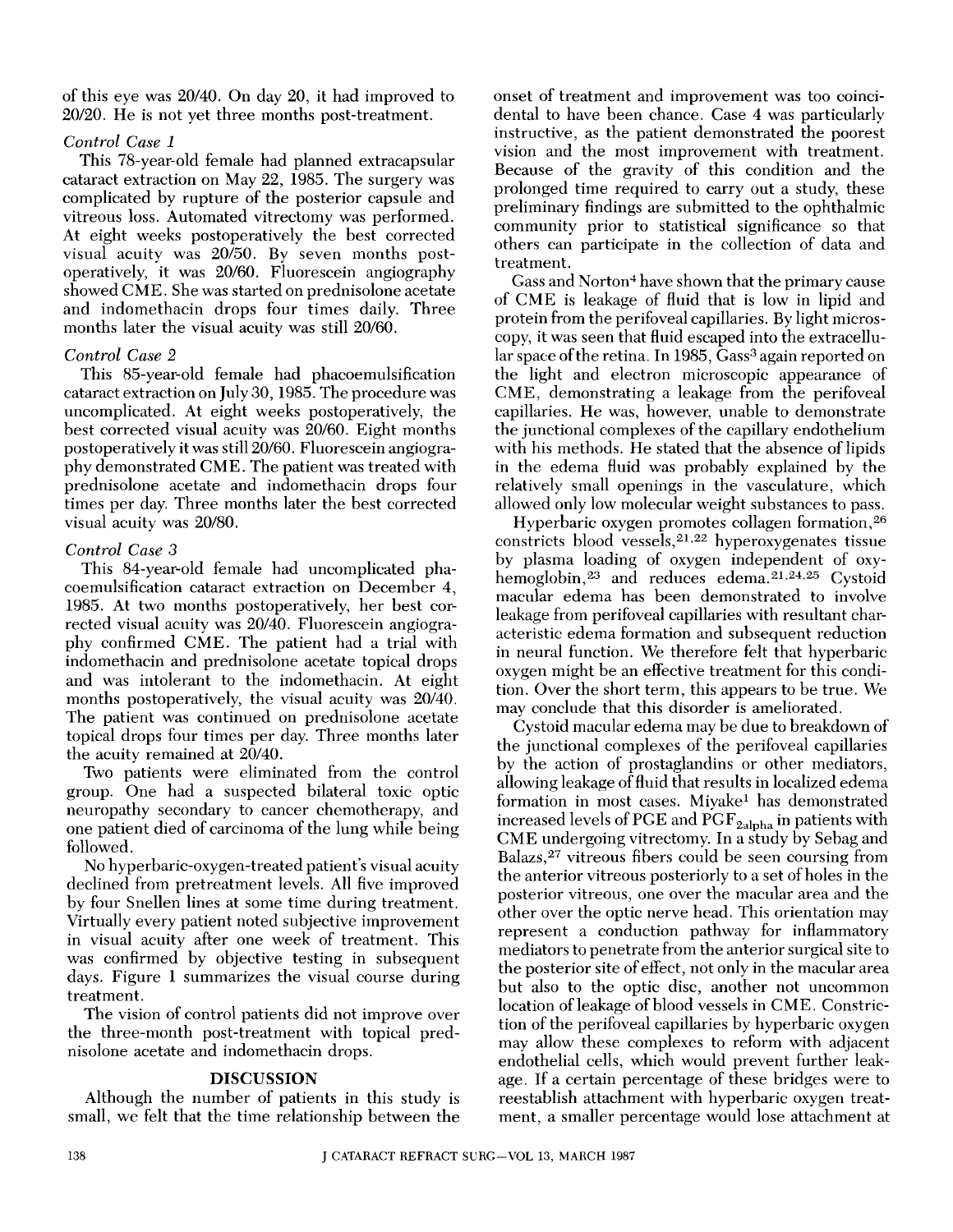



Fig. 1. (Pfoff) Graphs illustrating the effect of intermittent hyperbaric oxygen therapy on visual acuity in five study cases.

the end of a treatment session. With subsequent treatments, a greater and greater number would remain intact. This would reduce edema fluid formation.

Hyperoxygenation of tissue does provide needed oxygen and therefore neural function would be restored or at least maintained at current levels. The fovea may provide *20/20* acuity with only 40% of the macular photoreceptors intact.<sup>6</sup> Thus, there may be significant reduction in macular photoreceptors even with good Snellen vision. Miyake<sup>1</sup> as well as Jampol, Sanders, and Kraff<sup>2</sup> have shown that pretreatment and post-treatment with topical indomethacin in cataract extraction patients results in a statistically significant